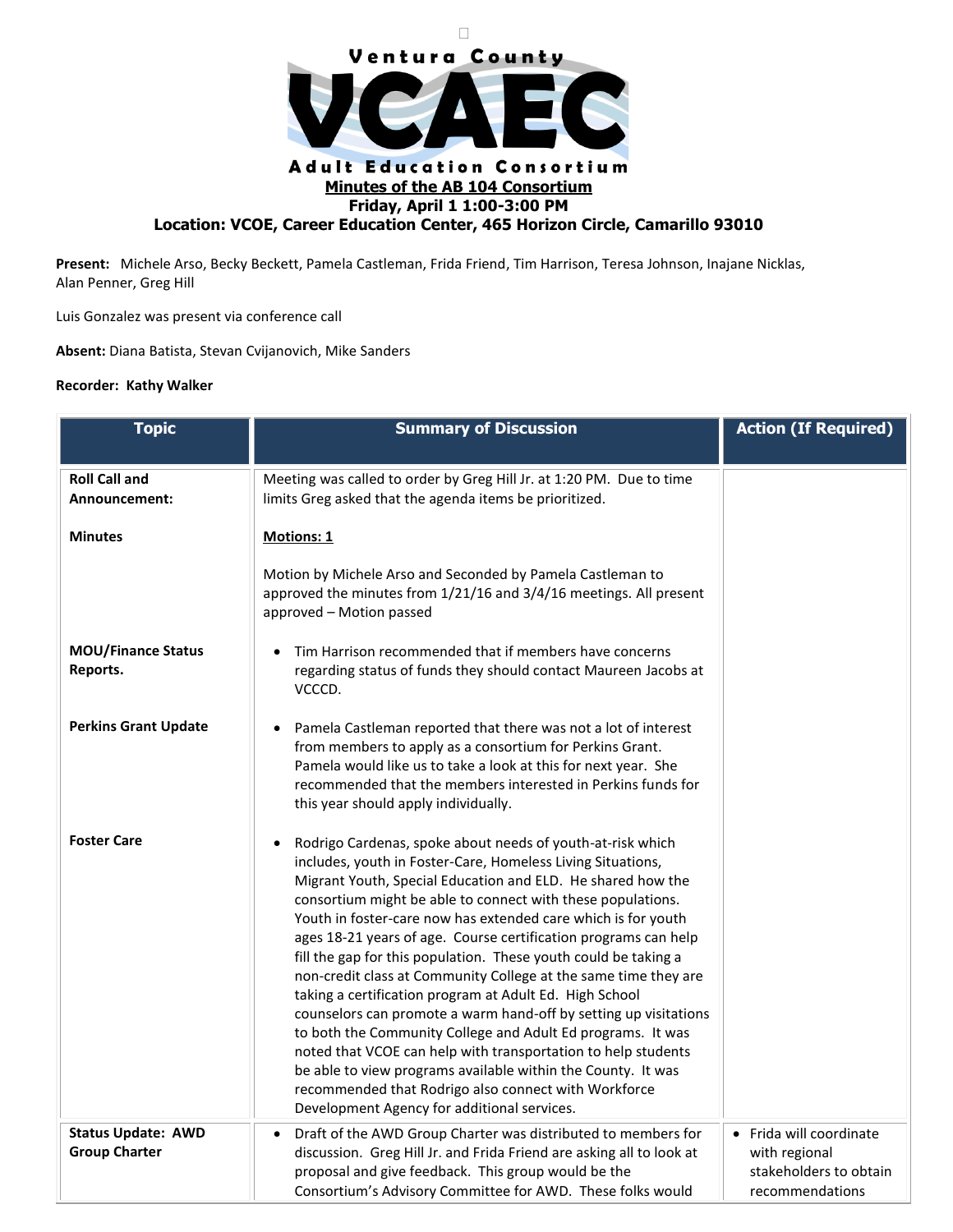| <b>Topic</b>                       | <b>Summary of Discussion</b>                                                                                                                                                                                                                                                                                                                                                                                                                                                                                                                                                                                                                                                                                                                                                                                                                                                                                                                                                                 | <b>Action (If Required)</b>                                                                             |
|------------------------------------|----------------------------------------------------------------------------------------------------------------------------------------------------------------------------------------------------------------------------------------------------------------------------------------------------------------------------------------------------------------------------------------------------------------------------------------------------------------------------------------------------------------------------------------------------------------------------------------------------------------------------------------------------------------------------------------------------------------------------------------------------------------------------------------------------------------------------------------------------------------------------------------------------------------------------------------------------------------------------------------------|---------------------------------------------------------------------------------------------------------|
|                                    | carry the message to those involved and be a channel for<br>communication between Consortium and AWD representatives.<br>Frida Friend would lead this committee as the Executive Sponsor;<br>$\bullet$<br>she then could be the spokesperson when issues would be raised<br>to consortium.<br>Frida will coordinate with preliminary member list to obtain<br>$\bullet$<br>recommendations. It was noted that the representative should<br>be someone that can take information back to their prospective<br>groups.<br>Consensus that Pat Forgey and Steve Turner would be the co-<br>leads on the Advisory Committee for AWD was noted.<br>The Charter needs to add how long committee members serve<br>and how many committee members will be represented on the<br>Advisory Committee. Tentative approval to move forward was<br>given by VCAEC members present.                                                                                                                         | AWD group<br>membership                                                                                 |
| <b>Governance / Operations</b>     | Discussion of applicability of Brown Act rules on Consortium activities.<br>In the spirit of ensuring transparency and effectiveness, emendations<br>to the existing Governance plan regarding this issue are likely<br>necessary.<br>Motions: 1<br>Motion by Pamela Castleman and Seconded by Teresa Johnson to                                                                                                                                                                                                                                                                                                                                                                                                                                                                                                                                                                                                                                                                             | • Greg and Kathy to<br>recommend edits to<br>governance plan and<br>present at next regular<br>meeting. |
|                                    | allow recommendations to be made regarding the existing<br>Governance plan. All present - Yes; Opposed - none; Motion passed.                                                                                                                                                                                                                                                                                                                                                                                                                                                                                                                                                                                                                                                                                                                                                                                                                                                                |                                                                                                         |
| <b>Year 2 Reporting</b>            | Discussion of Year 2 Reporting. Key Dates:<br>May 2 <sup>:</sup> Consortium Fiscal Administration Declaration Due.<br>Requires consortia to identify allocations by member to ensure<br>timely dispensation of funds.<br>May 15: Revisions to Y1 Plan due.<br>Mid-July: Y2 Annual Report Due<br>Topics of note include a discussion of funding allocations for Year 2<br>and mechanism for distributing remaining AEBG funds held by VCCCD.<br>After much discussion it was decided that a Special Meeting was<br>needed to discuss this further prior to the May 2 <sup>nd</sup> deadline.<br><b>Motions: 1</b><br>Motion by Frida Friend and Seconded by Becky Beckett, that we have<br>a Special Session on Friday, April 15, 2016 at 12:00 PM to look at<br>allocations and decide if members need more, less or the same<br>allocation as 15/16. The meeting will be held at VCOE, Career<br>Education Center, in Camarillo.<br>All members present - Yes; Opposed - No; Motion passed. |                                                                                                         |
| WestEd Proposal 3/1/16-<br>2/28/17 | <b>Motions: 1</b><br>Motion by Michele Arso and Seconded by Frida Friend to approve<br>WestEd Proposal for Greg Hill Jr. and Kathy Walker as stated in "Scope<br>of Work" proposal that was presented; it was noted that the cost<br>would not exceed \$187,659.00 for services provided 3/1/16 to<br>2/28/17.<br>All members present and on conference call - Yes; Opposed - No;<br>Motion passed                                                                                                                                                                                                                                                                                                                                                                                                                                                                                                                                                                                           |                                                                                                         |